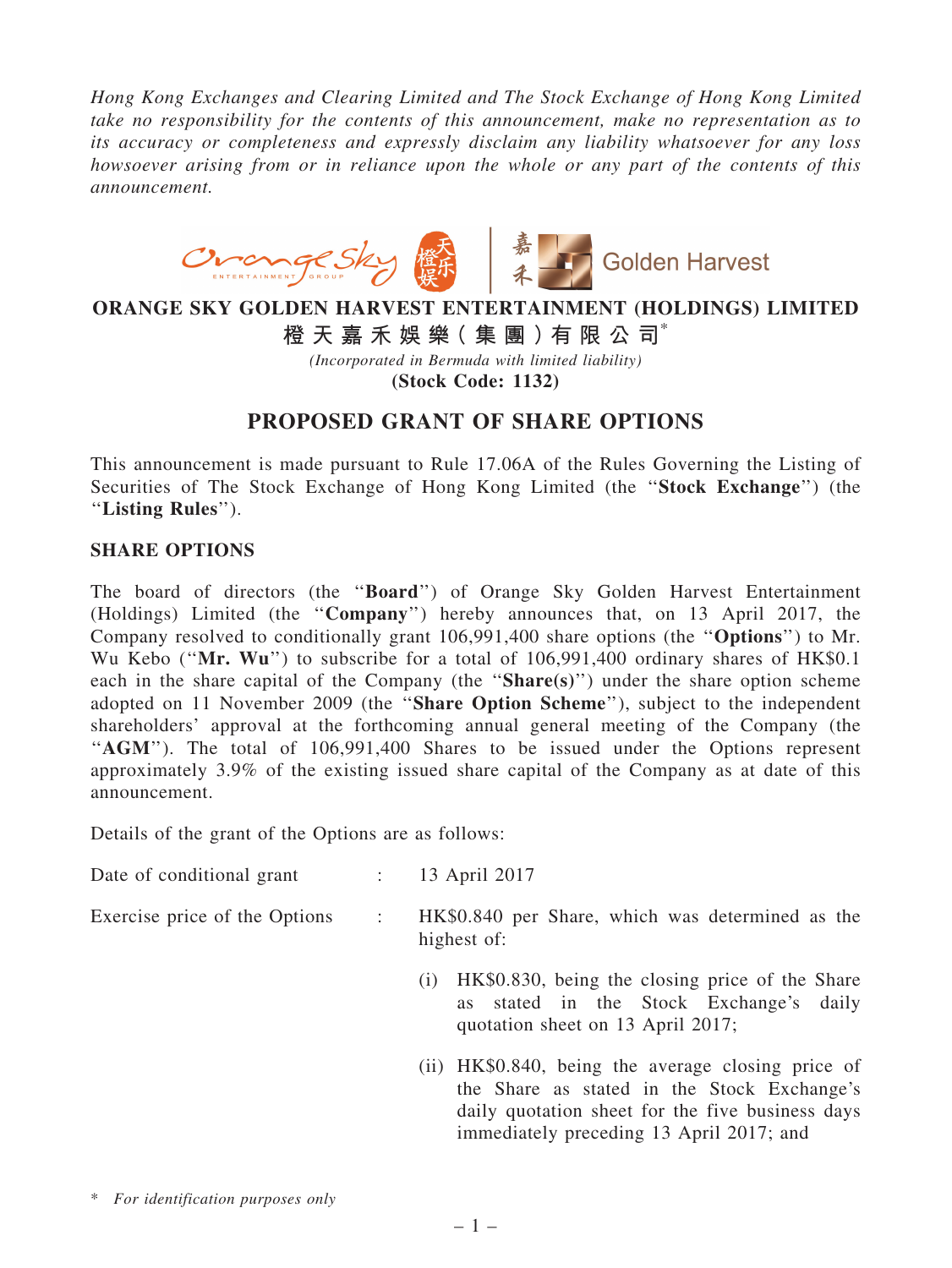(iii) HK\$0.10, being the nominal value of a Share.

| Total number of Shares which<br>may be issued upon full<br>exercise of the Options and<br>the approximate percentage in<br>the issued share capital of the<br>Company as at the date of this<br>announcement | $\sim$ 1. | 106,991,400 Shares (3.9%)                                                       |
|--------------------------------------------------------------------------------------------------------------------------------------------------------------------------------------------------------------|-----------|---------------------------------------------------------------------------------|
| Validity period of the Options                                                                                                                                                                               |           | During the period from 13 April 2017 to 12 April<br>2019 (both dates inclusive) |

Subject to the terms of the Share Option Scheme as well as the Listing Rules, the Board has also resolved that Mr. Wu be authorised to grant 30,177,061 share options to any eligible participants (as defined in the Share Option Scheme) other than himself at his own discretion in the future.

## LISTING RULES IMPLICATIONS

Pursuant to Rule 17.04(1) of the Listing Rules and the terms of the Share Option Scheme, where a grant of share options to a substantial shareholder of the Company would result in the Shares issued and to be issued upon exercise of all the share options (including share options exercised, cancelled and outstanding) to such person in the 12-month period up to and including the date of such grant:

- (i) representing in aggregate over 0.1% of the Shares in issue; and
- (ii) having an aggregate value, based on the closing price of the Shares on the date of each grant, in excess of HK\$5 million,

such grant of share options must be approved by the independent shareholders at a general meeting at which all core connected persons of the Company (i.e. a director, chief executive or substantial shareholder of the Company or any of its subsidiaries or a close associate of any of them) shall abstain from voting in favour, although they may vote against the resolution to approve the grant of share options at such general meeting.

Also, pursuant to Rule 17.03(4) of the Listing Rules, where any further grant of options to the grantees would result in the shares issued and to be issued upon exercise of all options granted and to be granted to such person (including exercised, cancelled and outstanding) in the 12-month period up to and including the date of such further grant representing in aggregate over 1% of the relevant class of shares in issue, such further grant must be separately approved by shareholders in general meeting.

As at the date of this announcement, without taking into account the Options conditionally granted to Mr. Wu, Mr. Wu is the chairman, an executive director and a substantial shareholder (having the meaning as ascribed thereto under the Listing Rules) of the Company who was interested in 1,844,412,097 Shares, representing approximately 67.23% of the existing issued share capital of the Company.